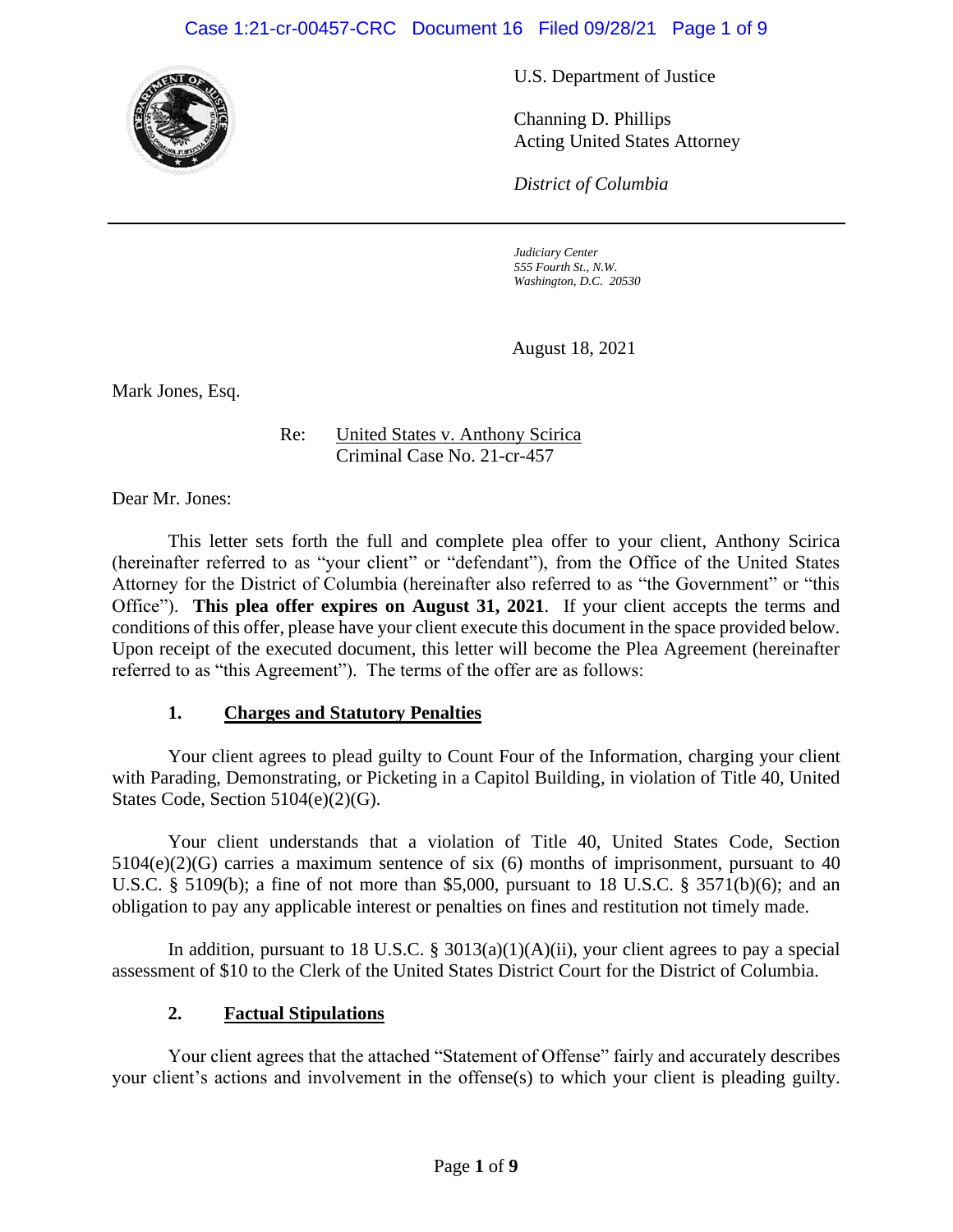Please have your client sign and return the Statement of Offense as a written proffer of evidence, along with this Agreement.

## **3. Cooperation with Additional Investigaiton**

Your client agrees to allow law enforcement agents to review any social media accounts operated by your client for statements and postings in and around January 6, 2021, and/or conduct an interview of your client regarding the events in and around January 6, 2021 prior to sentencing. Your client can accomplish this through an in-person meeting with a law enforcement agent to allow the law enforcement agent to look through social media accounts on your client's phone or other device.

## **4. Additional Charges**

In consideration of your client's guilty plea to the above offense(s), your client will not be further prosecuted criminally by this Office for the conduct set forth in the attached Statement of Offense. The Government will request that the Court dismiss the remaining counts of the Information in this case at the time of sentencing. Your client agrees and acknowledges that the charges to be dismissed at the time of sentencing were based in fact.

After the entry of your client's plea of guilty to the offense identified in paragraph 1 above, your client will not be charged with any non-violent criminal offense in violation of Federal or District of Columbia law which was committed within the District of Columbia by your client prior to the execution of this Agreement and about which this Office was made aware by your client prior to the execution of this Agreement. However, the United States expressly reserves its right to prosecute your client for any crime of violence, as defined in 18 U.S.C. § 16 and/or 22 D.C. Code § 4501, if in fact your client committed or commits such a crime of violence prior to or after the execution of this Agreement.

### **5. Sentencing Guidelines Do Not Apply**

Your client understands that the sentence in this case will be determined by the Court, pursuant to the factors set forth in 18 U.S.C. § 3553(a). Your client further understands that 40 U.S.C.  $\S$  5104(e)(2)(G) is a class B misdemeanor, as defined by 18 U.S.C.  $\S$  3559(a)(7). Accordingly, pursuant to § 1B1.9 of the United States Sentencing Commission, *Guidelines Manual* (2018), the sentencing guidelines do not apply to your client's sentencing.

### **6. Reservation of Allocution**

The Government and your client reserve the right to describe fully, both orally and in writing, to the sentencing judge, the nature and seriousness of your client's misconduct, including any misconduct not described in the charges to which your client is pleading guilty, to inform the presentence report writer and the Court of any relevant facts, to dispute any factual inaccuracies in the presentence report, and to contest any matters not provided for in this Agreement.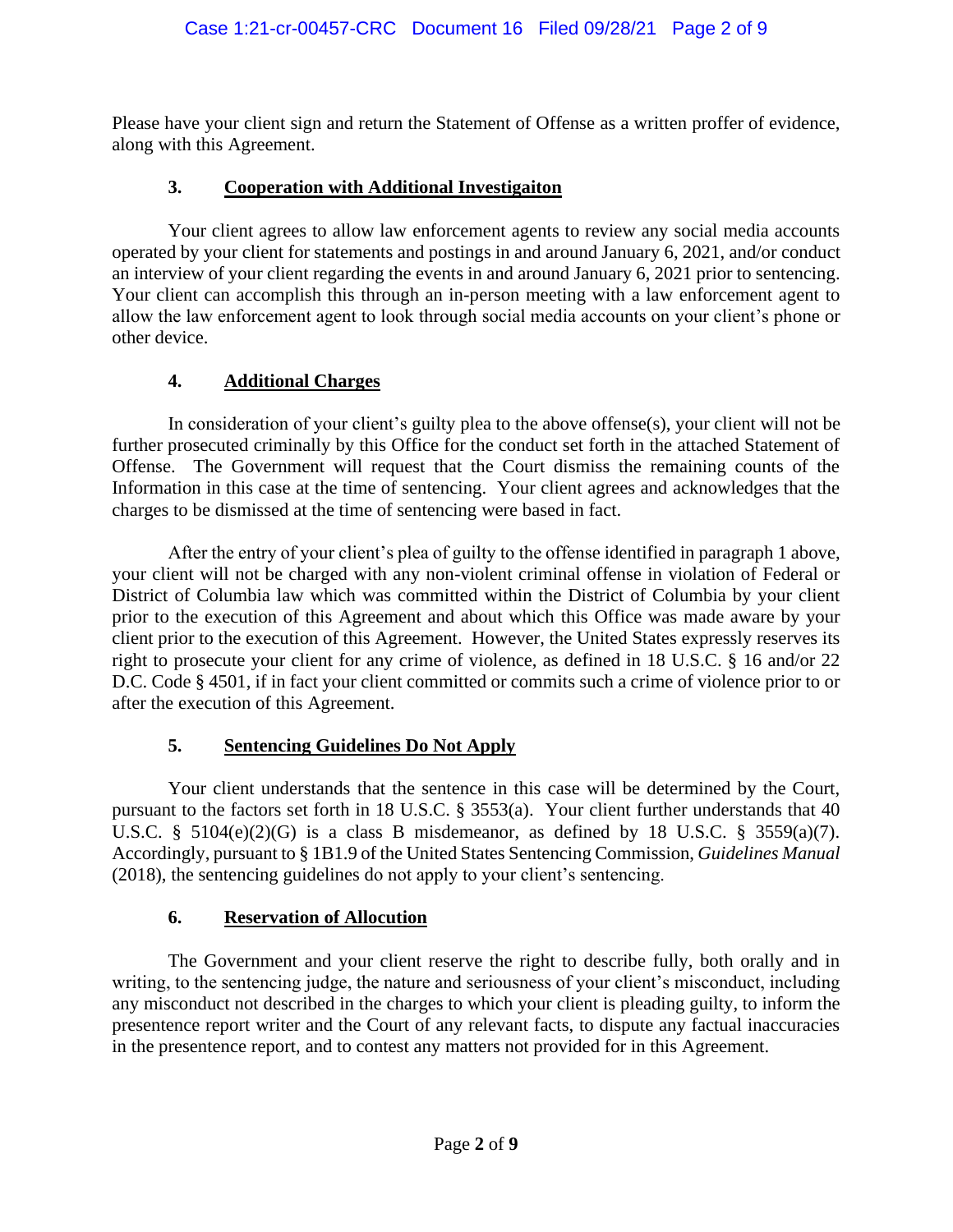In addition, if in this Agreement the parties have agreed to recommend or refrain from recommending to the Court a particular resolution of any sentencing issue, the parties reserve the right to full allocution in any post-sentence litigation. The parties retain the full right of allocution in connection with any post-sentence motion which may be filed in this matter and/or any proceeding(s) before the Bureau of Prisons. In addition, your client acknowledges that the Government is not obligated and does not intend to file any post-sentence downward departure motion in this case pursuant to Rule 35(b) of the Federal Rules of Criminal Procedure.

## **7. Court Not Bound by this Agreement**

Your client understands that the sentence in this case will be imposed in accordance with 18 U.S.C. § 3553(a). Your client further understands that the sentence to be imposed is a matter solely within the discretion of the Court. Your client acknowledges that the Court is not obligated to follow any recommendation of the Government at the time of sentencing. Your client understands that the Government's recommendation is not binding on the Court.

Your client acknowledges that your client's entry of a guilty plea to the charged offense(s) authorizes the Court to impose any sentence, up to and including the statutory maximum sentence. The Government cannot, and does not, make any promise or representation as to what sentence your client will receive. Moreover, it is understood that your client will have no right to withdraw your client's plea of guilty should the Court impose a sentence that does not follow the Government's sentencing recommendation. The Government and your client will be bound by this Agreement, regardless of the sentence imposed by the Court. Any effort by your client to withdraw the guilty plea because of the length of the sentence shall constitute a breach of this Agreement.

### **8. Conditions of Release**

Your client acknowledges that, although the Government will not seek a change in your client's release conditions pending sentencing, the final decision regarding your client's bond status or detention will be made by the Court at the time of your client's plea of guilty. The Government may move to change your client's conditions of release, including requesting that your client be detained pending sentencing, if your client engages in further criminal conduct prior to sentencing or if the Government obtains information that it did not possess at the time of your client's plea of guilty and that is relevant to whether your client is likely to flee or pose a danger to any person or the community. Your client also agrees that any violation of your client's release conditions or any misconduct by your client may result in the Government filing an ex parte motion with the Court requesting that a bench warrant be issued for your client's arrest and that your client be detained without bond while pending sentencing in your client's case.

# **9. Waivers**

# **A. Venue**

Your client waives any challenge to venue in the District of Columbia.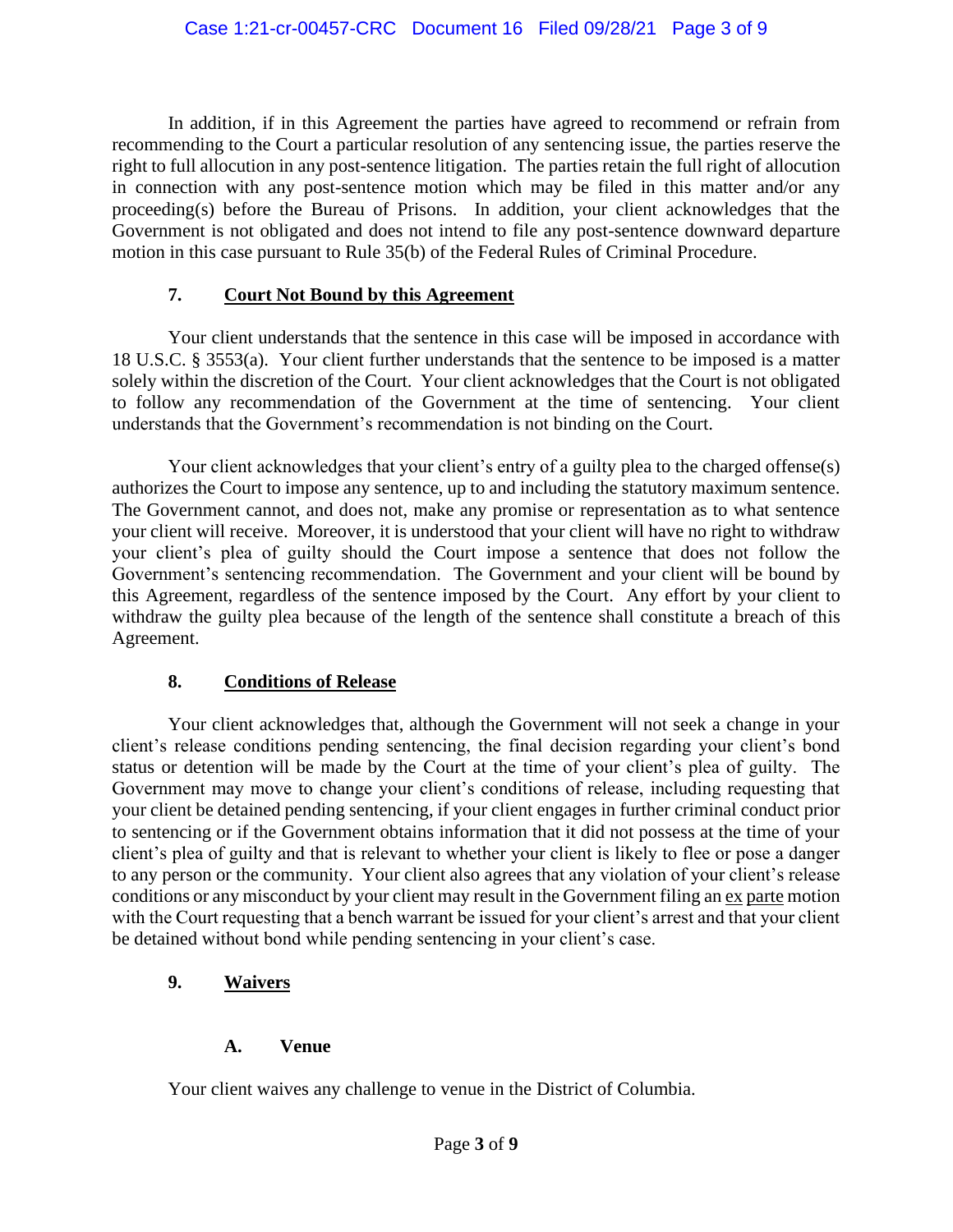#### **B. Statute of Limitations**

Your client agrees that, should the conviction following your client's plea of guilty pursuant to this Agreement be vacated for any reason, any prosecution, based on the conduct set forth in the attached Statement of Offense, that is not time-barred by the applicable statute of limitations on the date of the signing of this Agreement (including any counts that the Government has agreed not to prosecute or to dismiss at sentencing pursuant to this Agreement) may be commenced or reinstated against your client, notwithstanding the expiration of the statute of limitations between the signing of this Agreement and the commencement or reinstatement of such prosecution. It is the intent of this Agreement to waive all defenses based on the statute of limitations with respect to any prosecution of conduct set forth in the attached Statement of Offense that is not time-barred on the date that this Agreement is signed.

### **C. Trial Rights**

Your client understands that by pleading guilty in this case your client agrees to waive certain rights afforded by the Constitution of the United States and/or by statute or rule. Your client agrees to forego the right to any further discovery or disclosures of information not already provided at the time of the entry of your client's guilty plea. Your client also agrees to waive, among other rights, the right to plead not guilty, and the right to a jury trial. If there were a jury trial, your client would have the right to be represented by counsel, to confront and cross-examine witnesses against your client, to challenge the admissibility of evidence offered against your client, to compel witnesses to appear for the purpose of testifying and presenting other evidence on your client's behalf, and to choose whether to testify. If there were a jury trial and your client chose not to testify at that trial, your client would have the right to have the jury instructed that your client's failure to testify could not be held against your client. Your client would further have the right to have the jury instructed that your client is presumed innocent until proven guilty, and that the burden would be on the United States to prove your client's guilt beyond a reasonable doubt. If your client were found guilty after a trial, your client would have the right to appeal your client's conviction. Your client understands that the Fifth Amendment to the Constitution of the United States protects your client from the use of self-incriminating statements in a criminal prosecution. By entering a plea of guilty, your client knowingly and voluntarily waives or gives up your client's right against self-incrimination.

Your client acknowledges discussing with you Rule 11(f) of the Federal Rules of Criminal Procedure and Rule 410 of the Federal Rules of Evidence, which ordinarily limit the admissibility of statements made by a defendant in the course of plea discussions or plea proceedings if a guilty plea is later withdrawn. Your client knowingly and voluntarily waives the rights that arise under these rules in the event your client withdraws your client's guilty plea or withdraws from this Agreement after signing it.

Your client also agrees to waive all constitutional and statutory rights to a speedy sentence and agrees that the plea of guilty pursuant to this Agreement will be entered at a time decided upon by the parties with the concurrence of the Court. Your client understands that the date for sentencing will be set by the Court.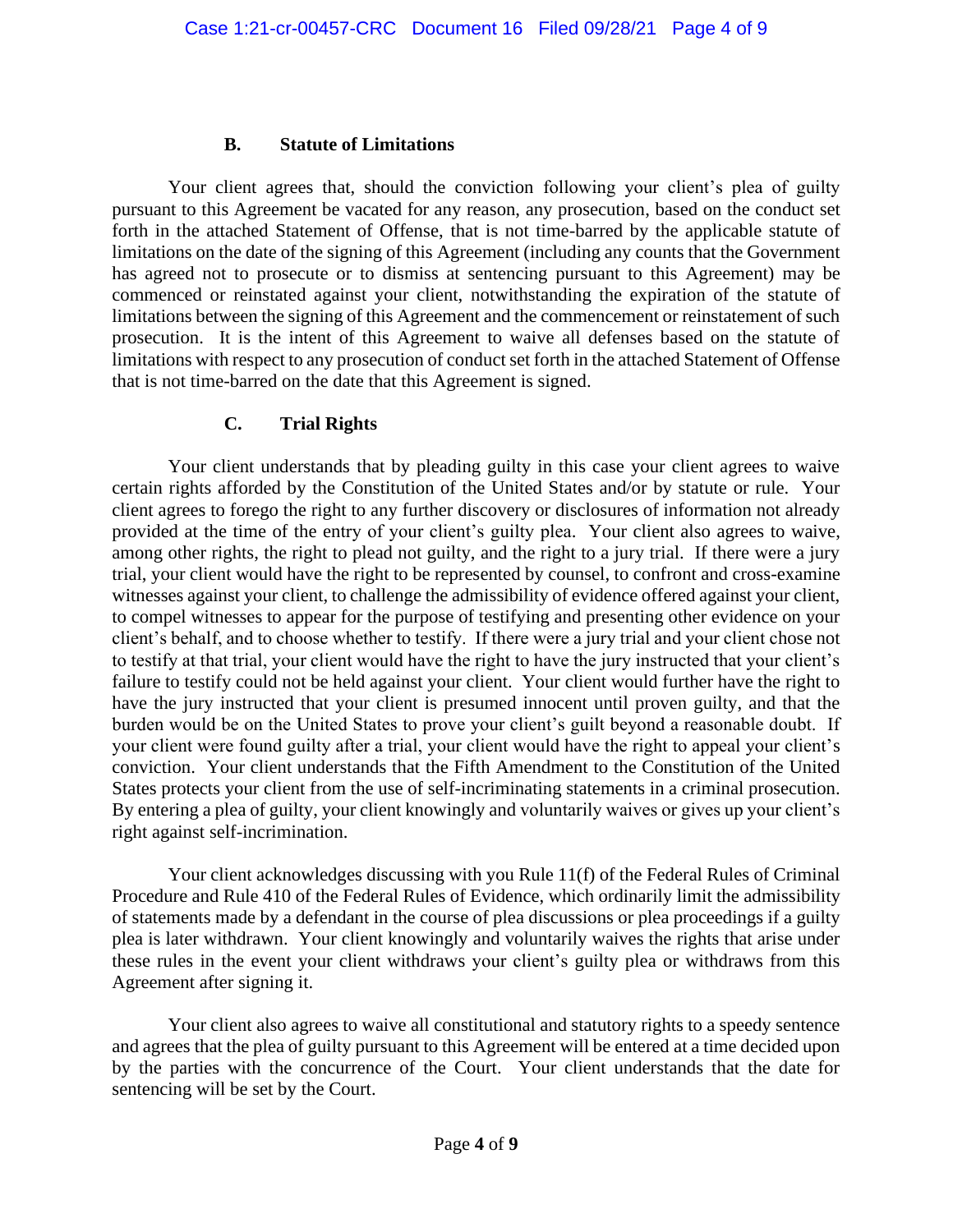## **D. Appeal Rights**

Your client agrees to waive, insofar as such waiver is permitted by law, the right to appeal the conviction in this case on any basis, including but not limited to claim(s) that (1) the statute(s) to which your client is pleading guilty is unconstitutional, and (2) the admitted conduct does not fall within the scope of the statute(s). Your client understands that federal law, specifically 18 U.S.C. § 3742, affords defendants the right to appeal their sentences in certain circumstances. Your client also agrees to waive the right to appeal the sentence in this case, including but not limited to any term of imprisonment, fine, forfeiture, award of restitution, term or condition of supervised release, authority of the Court to set conditions of release, and the manner in which the sentence was determined, except to the extent the Court sentences your client above the statutory maximum or guidelines range determined by the Court. In agreeing to this waiver, your client is aware that your client's sentence has yet to be determined by the Court. Realizing the uncertainty in estimating what sentence the Court ultimately will impose, your client knowingly and willingly waives your client's right to appeal the sentence, to the extent noted above, in exchange for the concessions made by the Government in this Agreement. Notwithstanding the above agreement to waive the right to appeal the conviction and sentence, your client retains the right to appeal on the basis of ineffective assistance of counsel, but not to raise on appeal other issues regarding the conviction or sentence.

## **E. Collateral Attack**

Your client also waives any right to challenge the conviction entered or sentence imposed under this Agreement or otherwise attempt to modify or change the sentence or the manner in which it was determined in any collateral attack, including, but not limited to, a motion brought under 28 U.S.C. § 2255 or Federal Rule of Civil Procedure 60(b), except to the extent such a motion is based on newly discovered evidence or on a claim that your client received ineffective assistance of counsel. Your client reserves the right to file a motion brought under 18 U.S.C. § 3582(c)(2), but agrees to waive the right to appeal the denial of such a motion.

# **F. Hearings by Video Teleconference and/or Teleconference**

Your client agrees to consent, under the CARES Act, Section 15002(b)(4) and otherwise, to hold any proceedings in this matter – specifically including but not limited to presentment, initial appearance, plea hearing, and sentencing – by video teleconference and/or by teleconference and to waive any rights to demand an in-person/in-Court hearing. Your client further agrees to not challenge or contest any findings by the Court that it may properly proceed by video teleconferencing and/or telephone conferencing in this case because, due to the COVID-19 pandemic, an in-person/in-Court hearing cannot be conducted in person without seriously jeopardizing public health and safety and that further there are specific reasons in this case that any such hearing, including a plea or sentencing hearing, cannot be further delayed without serious harm to the interests of justice.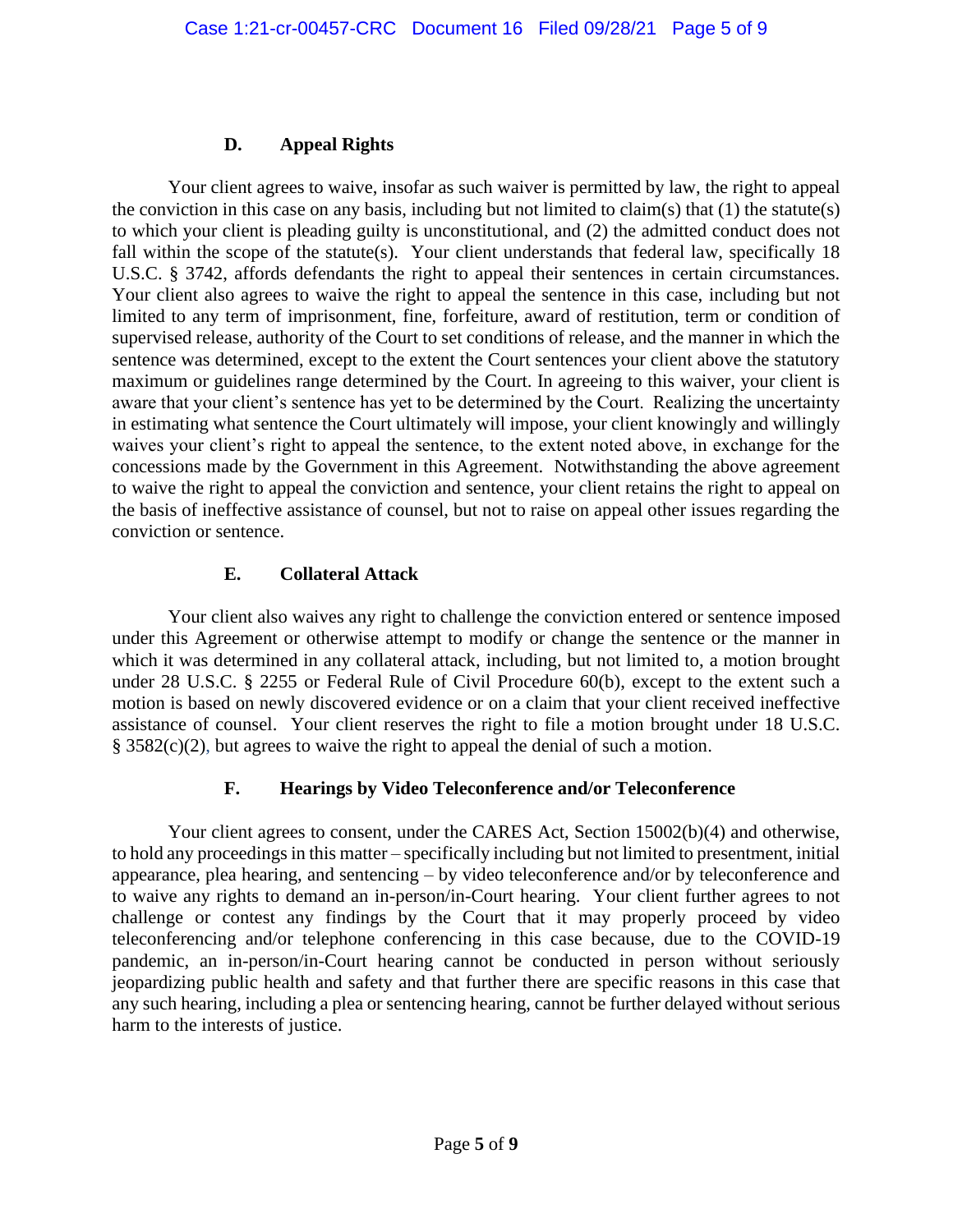## **10. Use of Self-Incriminating Information**

The Government and your client agree, that the Government will be free to use against your client for any purpose at the sentencing in this case or in any related criminal or civil proceedings, any self-incriminating information provided by your client pursuant to this Agreement or during the course of debriefings conducted in anticipation of this Agreement, regardless of whether those debriefings were previously covered by an "off the record" agreement by the parties.

# **11. Restitution**

Your client acknowledges that the riot that occurred on January 6, 2021, caused, as of May 17, 2021, approximately \$1,495,326.55 damage to the United States Capitol. Your client agrees as part of the plea in this matter to pay restitution to the Architect of the Capitol in the amount of \$500.

Payments of restitution shall be made to the Clerk of the Court. In order to facilitate the collection of financial obligations to be imposed in connection with this prosecution, your client agrees to disclose fully all assets in which your client has any interest or over which your client exercises control, directly or indirectly, including those held by a spouse, nominee or other third party. Your client agrees to submit a completed financial statement on a standard financial disclosure form which has been provided to you with this Agreement to the Financial Litigation Unit of the United States Attorney's Office, as it directs. If you do not receive the disclosure form, your client agrees to request one from usadc.ecfflu@usa.doj.gov. Your client will complete and electronically provide the standard financial disclosure form to usadc.ecfflu@usa.doj.gov 30 days prior to your client's sentencing. Your client agrees to be contacted by the Financial Litigation Unit of the United States Attorney's Office, through defense counsel, to complete a financial statement. Upon review, if there are any follow-up questions, your client agrees to cooperate with the Financial Litigation Unit. Your client promises that the financial statement and disclosures will be complete, accurate and truthful, and understands that any willful falsehood on the financial statement could be prosecuted as a separate crime punishable under 18 U.S.C. § 1001, which carries an additional five years' incarceration and a fine.

Your client expressly authorizes the United States Attorney's Office to obtain a credit report on your client in order to evaluate your client's ability to satisfy any financial obligations imposed by the Court or agreed to herein.

Your client understands and agrees that the restitution or fines imposed by the Court will be due and payable immediately and subject to immediate enforcement by the United States. If the Court imposes a schedule of payments, your client understands that the schedule of payments is merely a minimum schedule of payments and will not be the only method, nor a limitation on the methods, available to the United States to enforce the criminal judgment, including without limitation by administrative offset. If your client is sentenced to a term of imprisonment by the Court, your client agrees to participate in the Bureau of Prisons' Inmate Financial Responsibility Program, regardless of whether the Court specifically imposes a schedule of payments.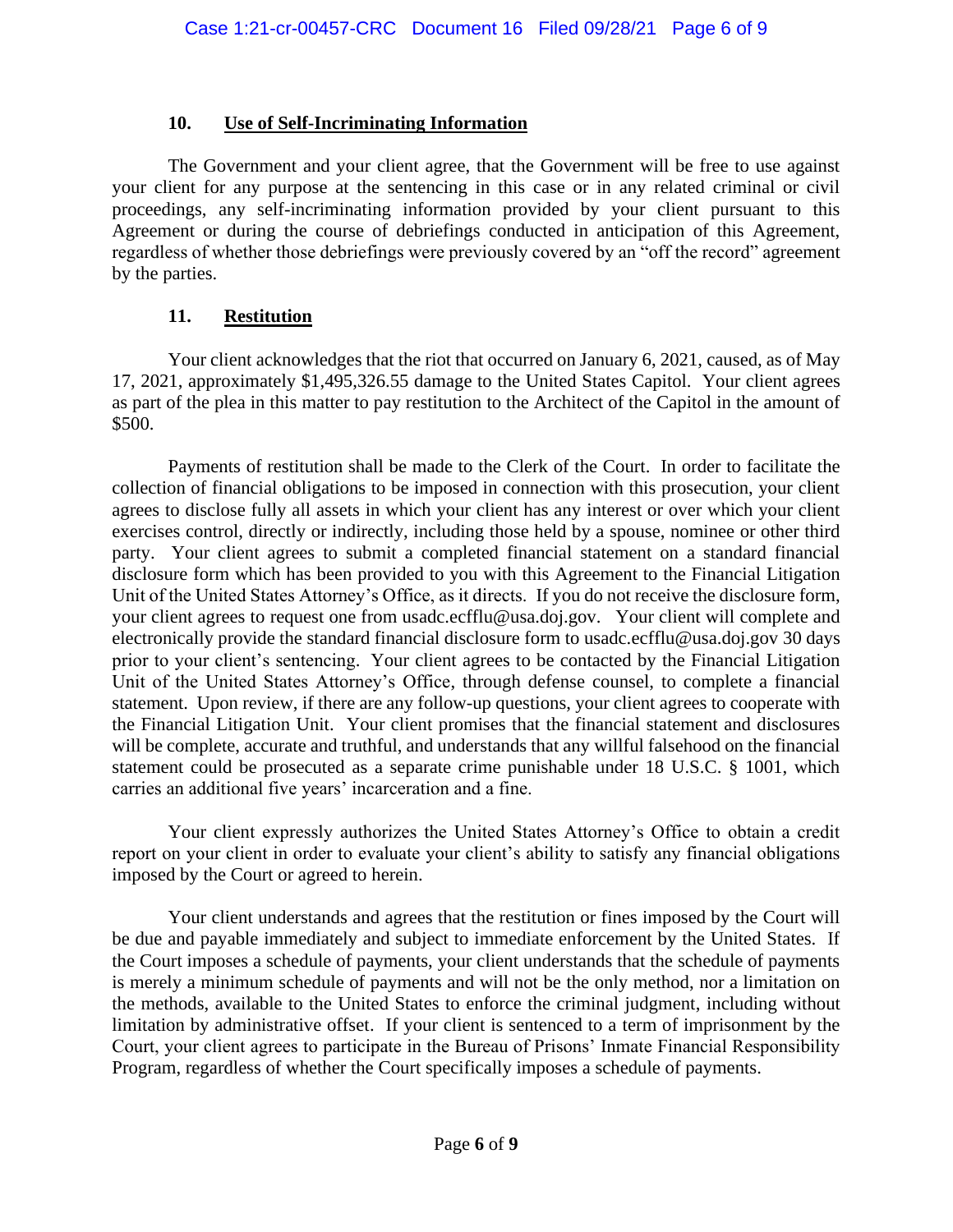Your client certifies that your client has made no transfer of assets in contemplation of this prosecution for the purpose of evading or defeating financial obligations that are created by this Agreement and/or that may be imposed by the Court. In addition, your client promises to make no such transfers in the future until your client has fulfilled the financial obligations under this Agreement.

# **12. Interpreter**

Your client agrees that if an interpreter is required to assist your client in translating this Agreement into your client's native language, then your client agrees to request the Court, pursuant to "The Court Interpreter's Act," 28 U.S.C. § 1827, to secure the services of a certified interpreter at the Court's expense to verbally translate this Agreement and related documents for your client into your client's native language. If no such request is made, then your client hereby declares that your client understands the English language sufficiently well to read and understand this Agreement, or that this Agreement has been read to your client in your client's native language and that your client therefore understands this Agreement.

# **13. Breach of Agreement**

Your client understands and agrees that, if after entering this Agreement, your client fails specifically to perform or to fulfill completely each and every one of your client's obligations under this Agreement, or engages in any criminal activity prior to sentencing, your client will have breached this Agreement. In the event of such a breach: (a) the Government will be free from its obligations under this Agreement; (b) your client will not have the right to withdraw the guilty plea; (c) your client will be fully subject to criminal prosecution for any other crimes, including perjury and obstruction of justice; and (d) the Government will be free to use against your client, directly and indirectly, in any criminal or civil proceeding, all statements made by your client and any of the information or materials provided by your client, including such statements, information and materials provided pursuant to this Agreement or during the course of any debriefings conducted in anticipation of, or after entry of, this Agreement, whether or not the debriefings were previously characterized as "off-the-record" debriefings, and including your client's statements made during proceedings before the Court pursuant to Rule 11 of the Federal Rules of Criminal Procedure.

Your client understands and agrees that the Government shall be required to prove a breach of this Agreement only by a preponderance of the evidence, except where such breach is based on a violation of federal, state, or local criminal law, which the Government need prove only by probable cause in order to establish a breach of this Agreement.

Nothing in this Agreement shall be construed to permit your client to commit perjury, to make false statements or declarations, to obstruct justice, or to protect your client from prosecution for any crimes not included within this Agreement or committed by your client after the execution of this Agreement. Your client understands and agrees that the Government reserves the right to prosecute your client for any such offenses. Your client further understands that any perjury, false statements or declarations, or obstruction of justice relating to your client's obligations under this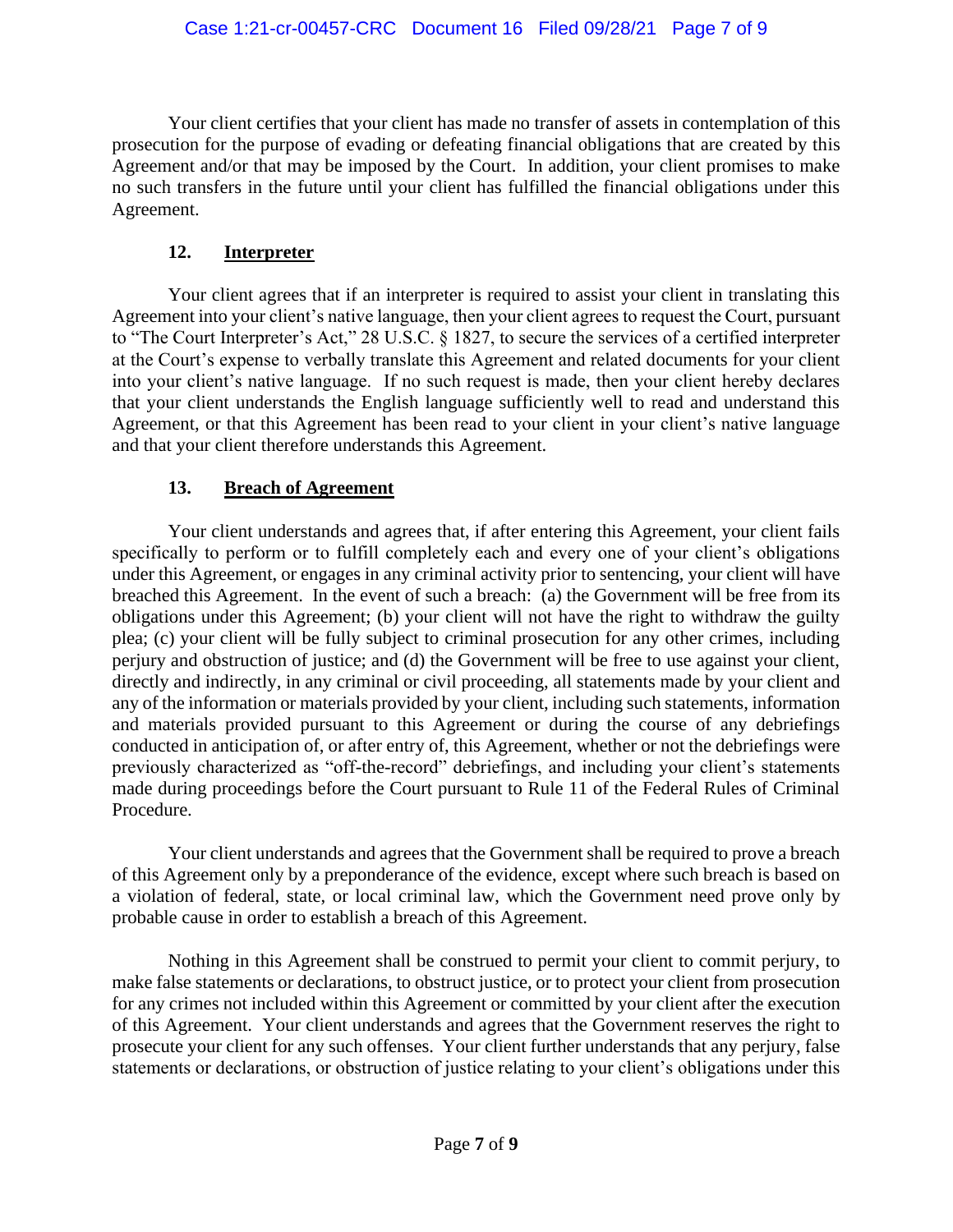Agreement shall constitute a breach of this Agreement. In the event of such a breach, your client will not be allowed to withdraw your client's guilty plea.

#### **14. Complete Agreement**

No agreements, promises, understandings, or representations have been made by the parties or their counsel other than those contained in writing herein, nor will any such agreements, promises, understandings, or representations be made unless committed to writing and signed by your client, defense counsel, and an Assistant United States Attorney for the District of Columbia.

Your client further understands that this Agreement is binding only upon the Criminal and Superior Court Divisions of the United States Attorney's Office for the District of Columbia. This Agreement does not bind the Civil Division of this Office or any other United States Attorney's Office, nor does it bind any other state, local, or federal prosecutor. It also does not bar or compromise any civil, tax, or administrative claim pending or that may be made against your client.

If the foregoing terms and conditions are satisfactory, your client may so indicate by signing this Agreement and the Statement of Offense, and returning both to me no later than **August 31, 2021**.

Sincerely yours,

haning DPhillips (Riv H  $\overline{\phantom{a}}$ 

Channing D. Phillips Acting United States Attorney

By: Amanda Fretto Lingwood

Amanda Fretto Lingwood Assistant United States Attorney